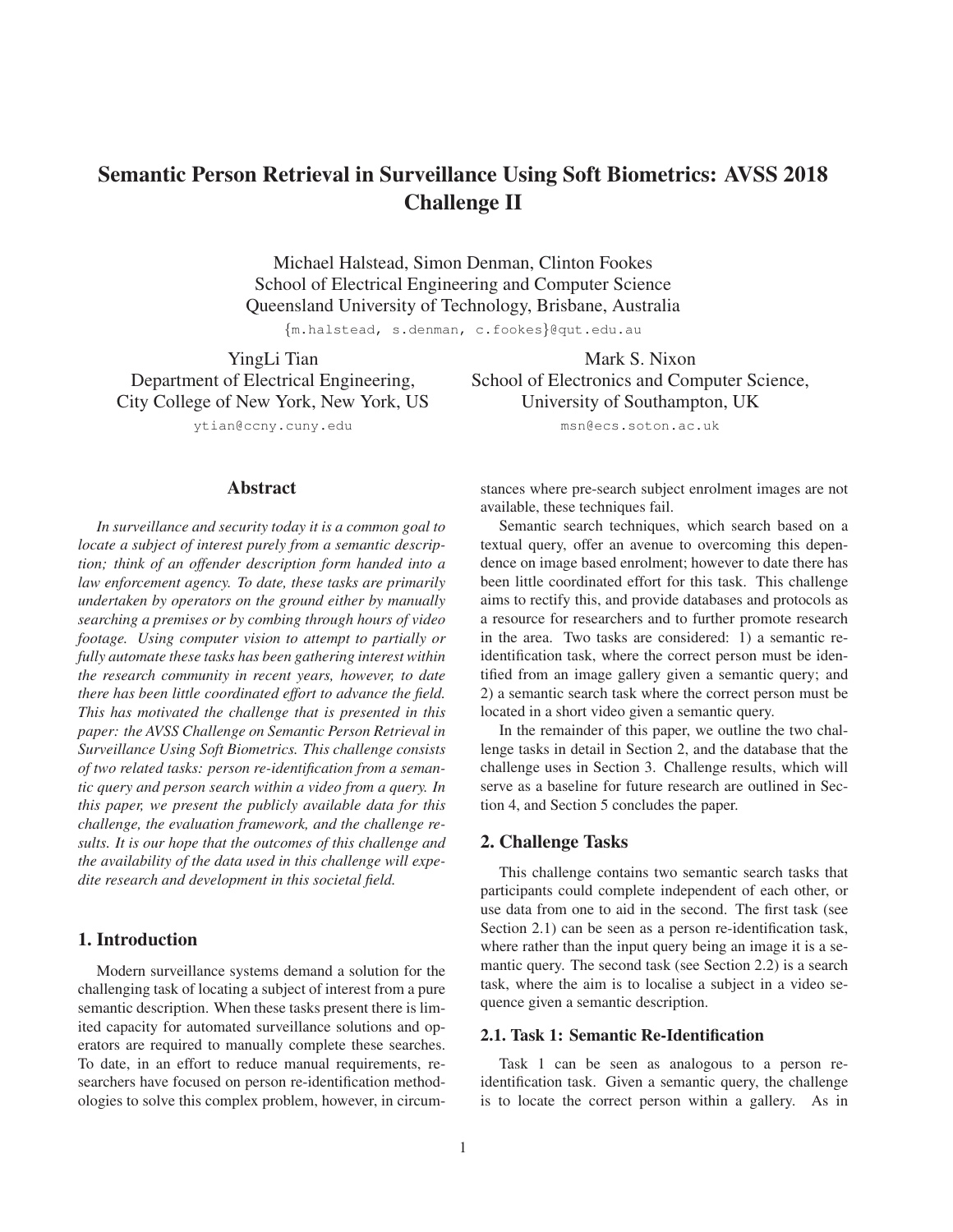a person re-identification, cumulative match characteristic curves and ranked outputs are used to assess performance.

## 2.2. Task 2: Semantic Search

Task 2 is intended to emulate the function of locating a person in an environment given a semantic description, and requires that given a semantic query, the person within a video who matches that query be detected. The average Intersection over Union (IoU) over a sequence is used to evaluate performance.

# 3. Database and Protocol

Separate data is provided for both Task 1 and Task 2, however annotation and labelling for some attributes is consistent between the two. This consistency (or near consistency) allows data from one task to serve as additional training data for the other. For both datasets, the similar attributes within the queries consist of:

- Clothing colours, defined in terms of the set of "Culture Colours" [1] (blue, black, brown, green, grey, orange, pink, purple, red, white, yellow);
- Clothing textures defined as one of: irregular (logos, pictures), plaid, diagonal plaid, plain (single colour), spots, diagonal stripes, horizontal stripes, vertical stripes;
- Clothing type for both the torso and leg regions are annotated. The labels vary slightly between the two tasks, however, the labels can be interpolated for the other task:
	- Task 1 labels both the torso and leg regions as either short (shorts or a short skirt, singlet or short sleeve shirt) or long (trousers or dress, a long sleeved shirt);
	- Task 2 has three labels for the torso region (long, short, no sleeve) and five for the leg region (long pants, dress, skirt, long shorts, or short shorts).
- Gender is defined as male, female, or unknown;
- Luggage is defined as either being in appearance or not, these labels were used to simplify the task of annotating the presence of luggage on the subject.

In each of the tasks the precise formulation of the queries using these attributes does vary and this is outlined in the following sections. The commonality of these attributes between tasks (such as colours, texture, and type). However enables them to be used together, to some degree.

In each of the tasks there are also uniquely annotated attributes, in Task 1 this includes the subjects pose with respect to the camera (front, back,  $45^{\circ}C$ , or  $90^{\circ}C$ ), while not



Figure 1. An example of one of annotation for one subject. The example is a male at  $90^\circ$ , with short green plain textured torso clothing, short grey and plain leg clothing, carrying luggage. (a) The original image, (b) an example of the person parsed into regions; the remaining images are binary masks for the (c) hair, (d) leg clothing, (e) luggage, (f) shoes, (g) skin in the arms region, (h) skin in the head region, (i) skin in the leg region, (j) torso clothing.

specifically a soft biometric trait it may aid in the classification of the other labels. Task 2 contains a number of extra labels to assist detection and classification in this more challenging domain:

- Age  $(0 20, 15 35, 25 45, 35 55, 50+)$ ;
- Height (very short, short, average, tall, or very tall);
- Build (very slim, slim, average, large, or very large);
- Skin (light, medium, or dark);
- Hair (blonde, brown, dark, red, grey, or other);
- Shoe colour.

Both of these task datasets are available for download online, as are the evaluation tools  $\frac{1}{1}$ . All annotations for both tasks are provided as XML files.

# 3.1. Task 1

#### 3.1.1 Data

Training data for Task 1 consists of 520 images, each of which has:

<sup>1</sup>https://github.com/simondenman/SemanticSearchChallengeAVSS18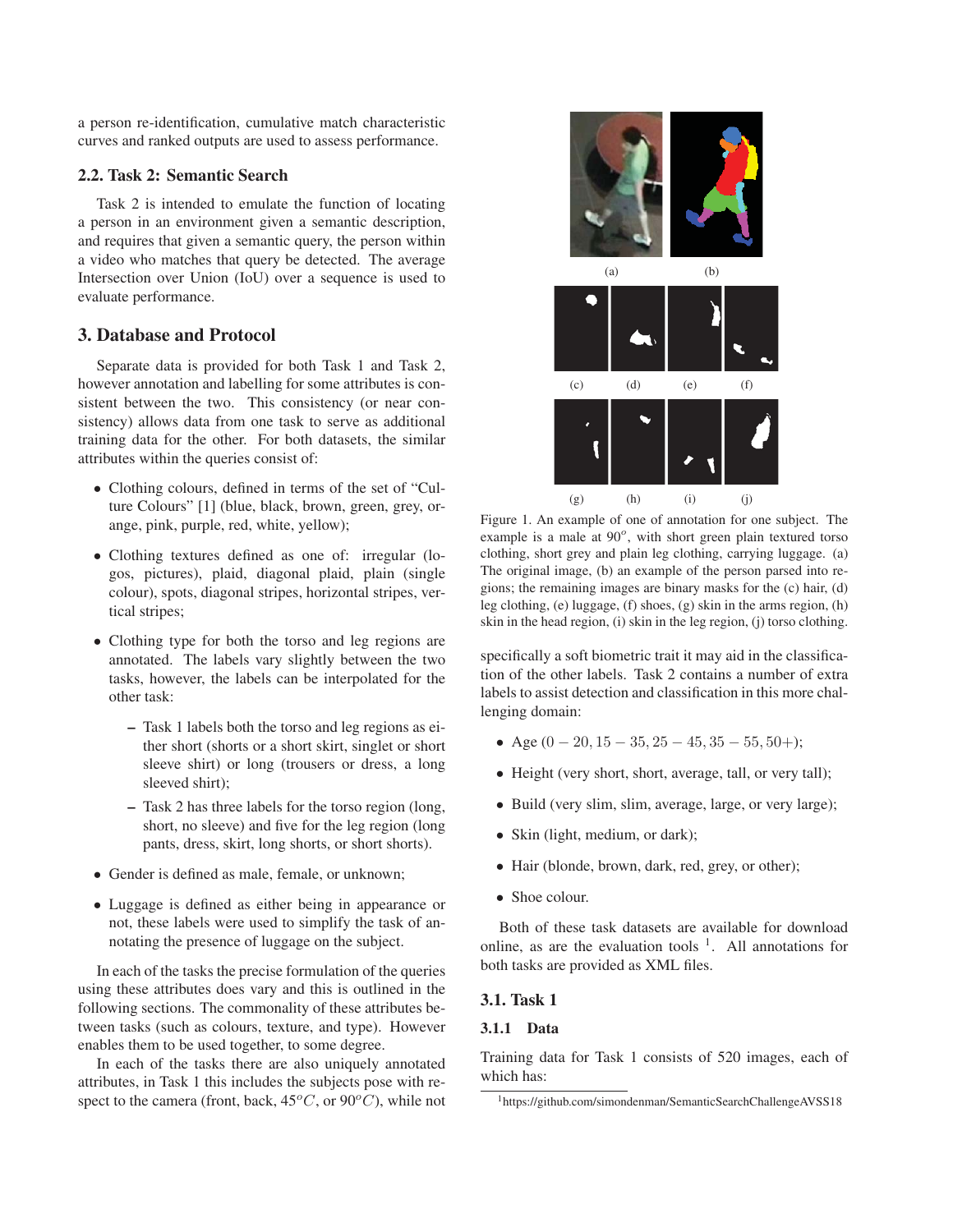| <b>Attribute Distribution</b> |                                                                                                                    |                                        |  |  |
|-------------------------------|--------------------------------------------------------------------------------------------------------------------|----------------------------------------|--|--|
| Labels                        | <b>Training Set</b><br><b>Testing Set</b>                                                                          |                                        |  |  |
| Colour Labels                 | unknown, black, blue, brown, green, grey, orange,<br>pink, purple, red, white, yellow, skin                        |                                        |  |  |
| Torso Colour 1                | 4, 140, 39, 27, 21, 83, 7, 22, 21, 22, 122, 12   0, 51, 23, 12, 9, 21, 5, 7, 5, 19, 35, 9                          |                                        |  |  |
| Torso Colour 2                | 339, 44, 6, 7, 2, 41, 0, 3, 1, 7, 67, 3<br>80, 22, 5, 3, 2, 28, 0, 5, 2, 2, 43, 4                                  |                                        |  |  |
| Torso Colour 3                | 489, 7, 0, 1, 2, 6, 0, 1, 0, 3, 6, 5                                                                               | 165, 8, 2, 1, 0, 5, 1, 1, 3, 2, 8, 0   |  |  |
| Leg Colour 1                  | 6, 210, 154, 43, 5, 61, 3, 5, 0, 3, 25, 5                                                                          | 0, 69, 63, 8, 7, 27, 0, 6, 2, 0, 13, 1 |  |  |
| Leg Colour 2                  | 477, 8, 1, 3, 0, 15, 0, 1, 0, 1, 14, 0                                                                             | 165, 4, 1, 1, 0, 10, 0, 1, 0, 0, 13, 1 |  |  |
| Leg Colour 3                  | 513, 1, 0, 0, 1, 1, 0, 0, 0, 0, 3, 1                                                                               | 189, 2, 0, 0, 0, 2, 0, 0, 1, 0, 2, 0   |  |  |
| Texture Labels                | unknown, irregular, plaid, diagonal plaid, plain,<br>spots, diagonal stripes, horizontal stripes, vertical stripes |                                        |  |  |
| <b>Torso Texture</b>          | 2, 106, 33, 7, 310, 4, 2, 45, 11                                                                                   | 0, 44, 19, 3, 88, 5, 2, 32, 3          |  |  |
| Leg Texture                   | 3, 37, 8, 1, 457, 4, 0, 6, 4                                                                                       | 0, 20, 3, 0, 165, 2, 0, 3, 3           |  |  |
| Clothing Types                | unknown, long, short                                                                                               |                                        |  |  |
| Torso Clothing Type           | 0.219.301                                                                                                          | 0.75.121                               |  |  |
| Leg Clothing Type             | 0.356, 164                                                                                                         | 0, 114, 82                             |  |  |
| Gender Labels                 | unknown, male, female                                                                                              |                                        |  |  |
| Gender                        | 3, 295, 222,                                                                                                       | 8, 98, 90,                             |  |  |
| Pose Labels                   | unknown, front, back, 45, 90                                                                                       |                                        |  |  |
| Pose                          | 0, 180, 128, 129, 83,<br>0, 77, 40, 58, 21,                                                                        |                                        |  |  |
| Luggage Labels                | unknown, yes, no                                                                                                   |                                        |  |  |
| Luggage 1                     | 0, 308, 212,                                                                                                       | 9, 126, 61,                            |  |  |

Table 1. Task 1 distribution of the different attributes available in both the testing and training datasets. Contains the label counts and the name of the labels used in the datasets.

- A cropped colour (RGB) image of the person;
- A semantic query describing that persons appearance, covering the global traits of gender, pose, and luggage. The following traits are also labelled for both the leg and torso regions: primary, secondary, and tertiary colours, clothing type, and clothing texture.
- A set of binary masks are also included for each of the following components: torso clothing, leg clothing, luggage, shoes, hair, facial skin, arm skin, and leg skin.

Figure 1 shows an example of the images for a single subject. This includes an example of the annotation being used to generate the subject's soft biometric query.

Effort has been made to include a variety of colours and textures in the data, and images are taken from two different environments on a university campus (from a total of 10 cameras) to further increase the diversity of the data.

Testing data is captured from the same cameras and consists of a further set of 196 images and their corresponding query, each of which is unique. Mask images are not provided for the test set, and will not be available upon public release. A full breakdown of the distribution of the labels for task 1 is shown in Table 1. Both the training and testing distributions are displayed, along with the associated attribute labels used to build a subject query.

## 3.1.2 Evaluation Protocol and Metrics

Task 1 can be seen as a re-identification task, and following the re-identification literature [9] we use cumulative match characteristic (CMC) curves and performance at Rank-1, Rank-5, Rank-10 and Rank-25 to evaluate performance.

### 3.2. Task 2

## 3.2.1 Data

Training data for Task 2 is taken from [6]. This consists of 110 short video segments, taken from 6 cameras (each annotated with Tsai's calibration scheme [11]) located within the main floor of a building on a university campus. Each sequence in the training set is labelled with a set of soft biometric traits to describe the target, where  $a - 1$  score represents either the lack of that trait or difficulty in annotating it. Along with the soft biometric traits, nine key body markers were also annotated. More details on the cameras and body markers can be found in [6].

The test set for Task 2 consists a further 41 queries taken from 4 of the 6 cameras (cameras 1 and 6 are omitted) used in collecting the training set. Collection and annotation of the testing data followed the same guidelines of the training set to ensure similarity, with at least the first 30 frames of each sequence reserved to allow the subject to fully enter the view, and for background models to be initialised. A full distribution of the training and testing soft biometric traits is outlined in Table 2.

To offer further detail on the performance of participants the testing queries were categorised into very easy, easy, medium, and hard. These labels are defined as follows:

- Very Easy: sparsely populated scene, no complicating factors, target subject clearly visible;
- Easy: scene contains multiple people, but the target is clearly distinct;
- Medium: one of the following compounding factors is present in the scene: similar subjects (i.e. partial match to query) present, occlusion of target, heavy crowding;
- Hard: two of the above mentioned compounding factors is present in the scene.

Of the 41 queries, the testing dataset contains 6 labelled as very easy, 13 as easy, 12 as medium, and 10 as hard.

#### 3.2.2 Evaluation Protocol and Metrics

Metrics use the intersection over union (IoU) per [6]. An average IoU is calculated per sequence, and sequence results are averaged over all sequences to obtain a final accuracy measure.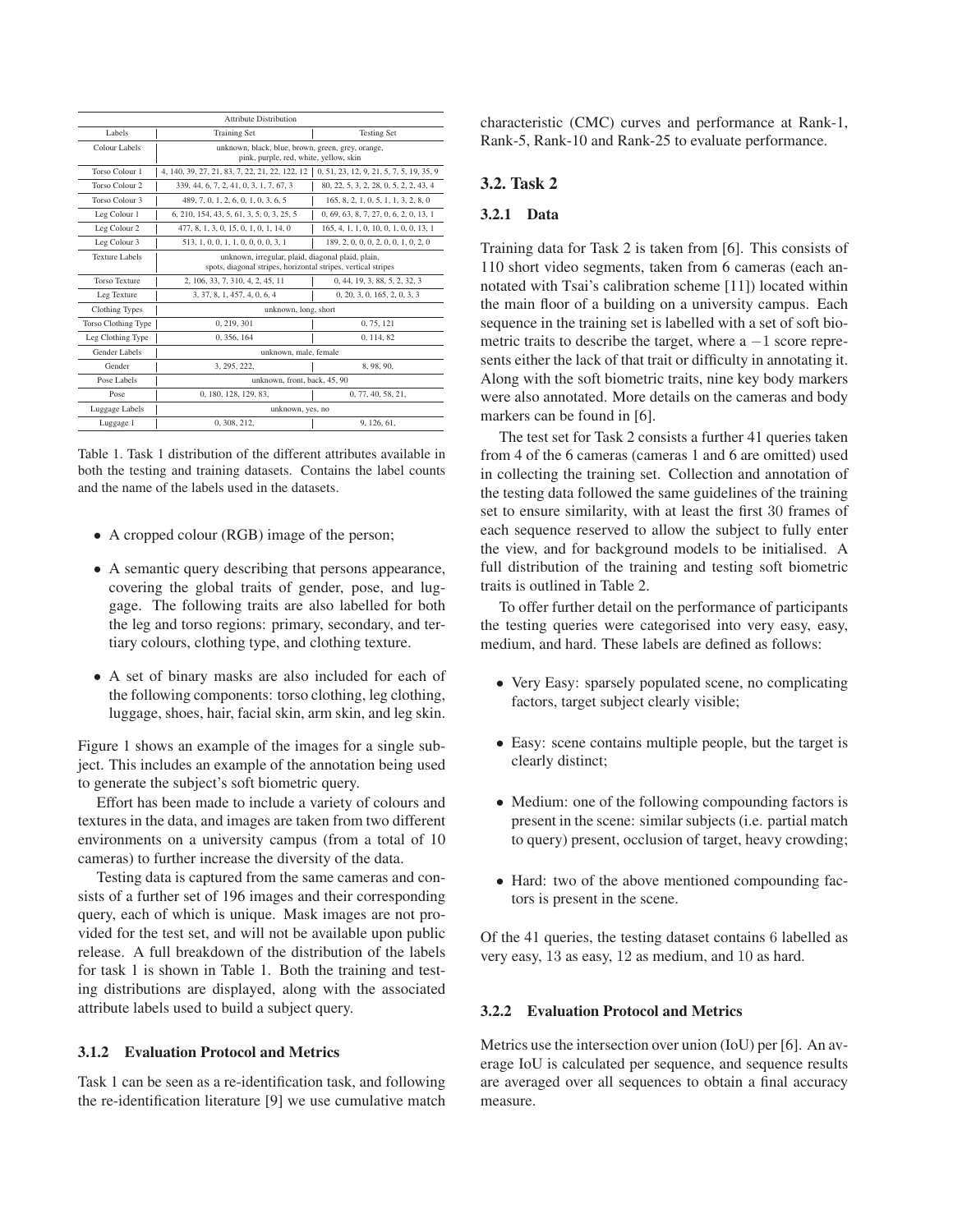| <b>Attribute Distribution</b> |                                                                                                |                                          |  |  |  |
|-------------------------------|------------------------------------------------------------------------------------------------|------------------------------------------|--|--|--|
| Labels                        | <b>Training Set</b>                                                                            | <b>Testing Set</b>                       |  |  |  |
| Colour                        | unknown, black, blue, brown, green, grey, orange,<br>pink, purple, red, white, yellow, skin    |                                          |  |  |  |
| Torso 1                       | $0, 13, 18, 6, 14, 5, 4, 10, 6, 11, 13, 10, 0,$<br>$0, 7, 3, 2, 5, 5, 1, 4, 2, 3, 6, 3, 0,$    |                                          |  |  |  |
| Torso 2                       | 79, 5, 1, 1, 3, 4, 2, 1, 0, 0, 14, 0, 0,<br>$20, 3, 1, 0, 0, 4, 0, 0, 1, 1, 11, 0, 0,$         |                                          |  |  |  |
| Leg <sub>1</sub>              | $0, 39, 21, 18, 1, 18, 0, 3, 2, 0, 8, 0, 0,$<br>$0, 14, 13, 4, 0, 6, 0, 2, 0, 0, 1, 1, 0,$     |                                          |  |  |  |
| Leg <sub>2</sub>              | 86, 3, 0, 1, 0, 1, 0, 0, 0, 1, 10, 1, 7,                                                       | 35, 0, 0, 0, 1, 1, 0, 0, 1, 0, 3, 0, 0,  |  |  |  |
| <b>Shoes Colour</b>           | 3, 39, 0, 10, 0, 15, 0, 0, 0, 1, 19, 1, 22,                                                    | 1, 14, 0, 1, 0, 4, 0, 0, 0, 0, 8, 0, 13, |  |  |  |
| Texture                       | unknown, plain, check, diagonal stripe, vertical stripe,<br>horizontal stripe, spots, pictures |                                          |  |  |  |
| <b>Torso Texture</b>          | 4, 68, 5, 2, 1, 11, 2, 17,                                                                     | 0, 23, 3, 0, 0, 8, 0, 7,                 |  |  |  |
| Leg Texture                   | 5, 93, 3, 1, 2, 2, 3, 1,                                                                       | 0, 35, 1, 0, 0, 2, 0, 3,                 |  |  |  |
| Torso Type                    | unknown, long sleeve, short sleeve, no sleeve                                                  |                                          |  |  |  |
| Torso Type                    | 0, 35, 63, 12,                                                                                 | 0, 9, 27, 5,                             |  |  |  |
| Leg Type                      | unknown, long pants, dress, skirt,<br>long shorts, short shorts                                |                                          |  |  |  |
| Leg Type                      | 0, 52, 14, 7, 31, 6,                                                                           | 0, 23, 4, 4, 8, 2,                       |  |  |  |
| Age labels                    | unknown, 0-20, 15-35, 25-45, 35-55, 50-                                                        |                                          |  |  |  |
| Age                           | 25, 0, 56, 22, 6, 1,                                                                           | 10, 1, 23, 6, 1, 0,                      |  |  |  |
| Gender Labels                 | unknown, Male, Female                                                                          |                                          |  |  |  |
| Gender                        | 0, 20, 21,<br>1, 64, 45,                                                                       |                                          |  |  |  |
| Height Labels                 | unknown, very short, short, average,<br>tall, very tall                                        |                                          |  |  |  |
| Height                        | 0, 13, 28, 36, 25, 8,                                                                          | 0, 8, 13, 8, 8, 4,                       |  |  |  |
| <b>Build Labels</b>           | unknown, very slim, slim, average,<br>large, very large                                        |                                          |  |  |  |
| <b>Build</b>                  | 0, 7, 76, 26, 1, 0,<br>0, 3, 19, 16, 3, 0,                                                     |                                          |  |  |  |
| <b>Skin Labels</b>            | unknown, light, medium, dark                                                                   |                                          |  |  |  |
| Skin                          | 4, 70, 27, 9,                                                                                  | 2, 28, 11, 0,                            |  |  |  |
| Hair Labels                   | unknown, blonde, brown, dark, red,<br>grey, other                                              |                                          |  |  |  |
| Hair                          | 0, 8, 43, 42, 3, 5, 9,                                                                         | 0, 5, 8, 26, 0, 0, 2,                    |  |  |  |
| Luggage Labels                | unknown, yes, no                                                                               |                                          |  |  |  |
| Luggage                       | 1, 77, 32,                                                                                     | 1, 30, 10,                               |  |  |  |

Table 2. Task 2 distribution of the different attributes available in both the testing and training datasets. Contains the label counts and the name of the labels used in the datasets.

# 4. Challenge Results

# 4.1. Task 1

Overall results for Task 1 are shown in Table 3 and Figure 2. The approach of [10] achieved the best performance, although [5] achieved similar accuracy. Impressively, at rank 25, [5] and [10] are able to achieve greater than 90% accuracy, and all methods achieve an accuracy above 50%.

Perhaps unsurprisingly, all approaches for Task 1 were based around deep learning, although with key differences. [12], [5] and [10] utilised similar pipelines whereby a pretrained DCNN (or multiple in the case of [10]) was adapted to the attribute classification task. [12] sought to segment the subject from the background first, and then used local (upper and lower body regions) and global classifiers whose results were averaged. [5] and [10] eschew segmentation and simply pass the images of the subjects through DCNN to predict attributes. All of [12, 5, 10] perform classification of attributes jointly. However different distance measures have been proposed. [12] uses the Hamming distance between the query and the classified attributes; [5] and [10]



Figure 2. CMC Curves for Task 1

both investigated different measures (including the Hamming distance) and settled on using a productory between the query and classification results [5] and the Euclidean distance [10]. These results suggest that delaying the hard decision that is forced by using the Hamming distance is beneficial. It is important to note that [10] uses an ensemble of four DCNNs, and their combined results from all four networks is substantially higher than for either network individually; while [5] uses a single network.

Finally, [2] utilised semantic segmentation via a DCNN to locate body parts and subsequently used hand-crafted features derived from the segmentation to classify traits. [2] was the only method to not be completely based around a DCNN, and achieved the poorest performance.

| Approach | Rank 1 | Rank 5 | Rank 10 | Rank 25 |
|----------|--------|--------|---------|---------|
| [12]     | 0.194  | 0.429  | 0.526   | 0.719   |
| [5]      | 0.286  | 0.668  | 0.801   | 0.913   |
| [10]     | 0.531  | 0.796  | 0.893   | 0.969   |
| [2]      | 0.056  | 0.194  | 0.337   | 0.515   |

Table 3. Summary of Performance for Task 1

Although overall performance for Task 1 was high, there were a small number of queries that proved difficult. Of the 196 queries, 10 were identified with an average rank (i.e. average rank returned by all participants) of 60 or more. A sample of these are shown in Figure 3.

From this, it can be seen that these queries contain a mix of poor lighting (b and d), unusual textures (a, in particular the pants, and c) and ambiguous or possibly erroneous annotation (a and d). For (a), the query incorrectly specifies no luggage; while for (d), the target description is for a pink long sleeved shirt. However the garment may be a pink singlet of a similar colour to the target's skin, making it hard to tell where one starts and the other finishes. These examples illustrate some of the on-going challenges in this task. The ambiguity in annotation, whether caused by poor lighting, low resolution or human errors; alongside the diverse nature of appearance and the difficulty in categorising some features (such as the clothing texture in Figure 3 c)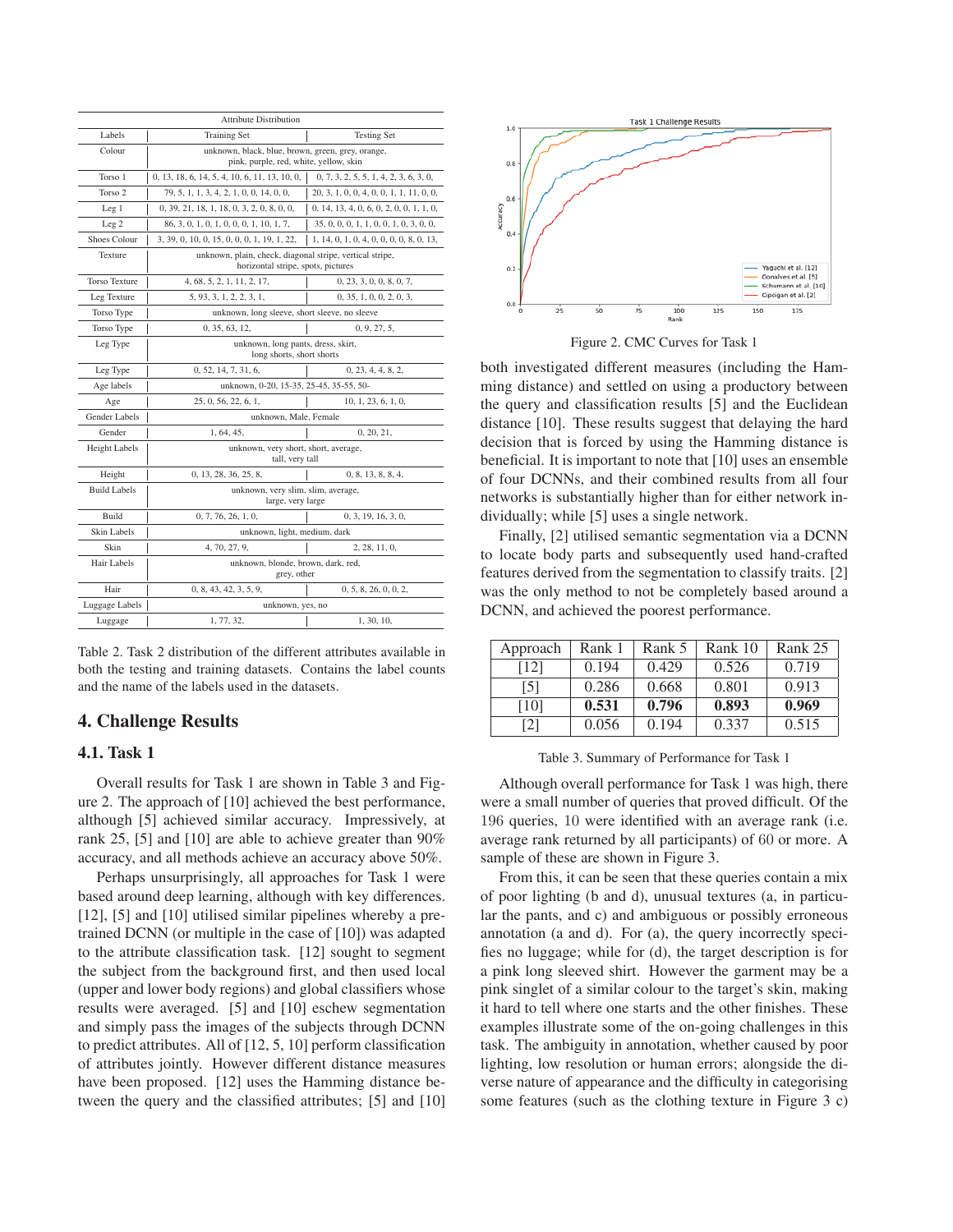

Figure 3. A selection of hard to identify queries for Task 1. Q-X denotes the query number, and R-Y indicates the average rank the query was recognised at. Queries are (a) Male, long sleeve black, while and grey checked shirt, long black and grey irregular patterned pants, no luggage; (b) Male, short sleeved brown and white shirt, grey shorts, with luggage; (c) Female, short sleeved while and brown irregular patterned dress, with no luggage; (d) Male, long sleeved pink shirt, grey and white shorts, no luggage.

will likely always pose a challenge. One interesting avenue to help address this problem is comparative labels, however such annotation was beyond the scope of this challenge.

#### 4.2. Task 2

Overall results for Task 2 are shown in Table 4, including a comparison to the baseline system of [3]. From this we can see that all systems outperformed the baseline, and [12] and [10] achieved similar levels of performance.

| Approach     | Average IoU | $\%$ w IoU > 0.4 |
|--------------|-------------|------------------|
| [12]         | 0.511       | 0.669            |
| [4]          | 0.363       | 0.522            |
| [10]         | 0.503       | 0.759            |
| Baseline [3] | 0.290       | 0.493            |

Table 4. Summary of Performance for Task 2

Considering the methodologies used, [12] and [10] extend their Task 1 approaches, using deep learning based multi-class classification methods that deploy a DCNN to detect people in the scene. [4] also uses a DCNN for detection, and follows this with a cascade of classifiers that aims to whittle down the detected people to leave only the target. The baseline of [3] is a non-deep learning approach that uses an avatar that is constructed from the query to drive a gradient descent search. It is worth noting that both [4] and [3] use only a subset of the available traits, while [12] and [10] use the full set, likely greatly aiding performance.

To further analyse performance, we break results down by difficulty (Figure 4) and into individual sequences (Figure 5). From Figure 4 it is clear performance decreases with difficultly. The "Very Easy" sequences typically contain only a single moving person, and all systems perform well on these sequences. As difficulty increases, [4] suffers a greater performance decrease than [12] and [10]. Of interest is the difference in performance between [12] and [10]. Both achieve similar average IoU's, but [10] obtains



Figure 4. Task 2 performance broken down by sequence difficulty

more detections with an  $IoU \ge 0.4$ . This is likely due to the tracking approach of [10], which helps overcome any intermittent detection errors that may impact non-tracking approaches such as [12]. This also suggests that [12] has a tendency to either detect a subject very accurately, or very poorly, with less of a middle ground than the approach of [10].

From Figure 5 it is clear that performance varies across sequences, with each system performing best for a single sequence at some point. A number of sequences pose a challenge to two or all three of the systems, and Figure 6 shows an example from some such sequences.

Interestingly, two of these sequences (20 and 39) contain minimal crowding, but are complicated by having another subject of similar appearance being present. The other two sequences contain higher levels of crowding (27 and 40). In the instances of high crowding, we see [12] perform worst, despite offering better performance in the "hard" sequences as shown in Figure 4 (a). This may be a result of less robust object detection and/or noise in the masks used by [12], or perhaps the tracking approach of [10] which propagates a high quality detection forward and back through time.

#### 5. Conclusions

The AVSS challenge on Semantic Person Retrieval in Surveillance Using Soft Biometrics has presented two tasks: a semantic re-identification task; and a semantic search (i.e. localisation) task. Both tasks required participants to map a trait based description capturing appearance features such as clothing types, colours, patterns and other soft biometrics to the image domain.

As part of this challenge, new data has been publicly released. Data from Task 1 contains 520 training images and 196 testing images, where semantic segmentation is provided as part of the training set. With each image across both the training and testing sets, manually annotated labels is provided. Task 2 data expanded on the previously